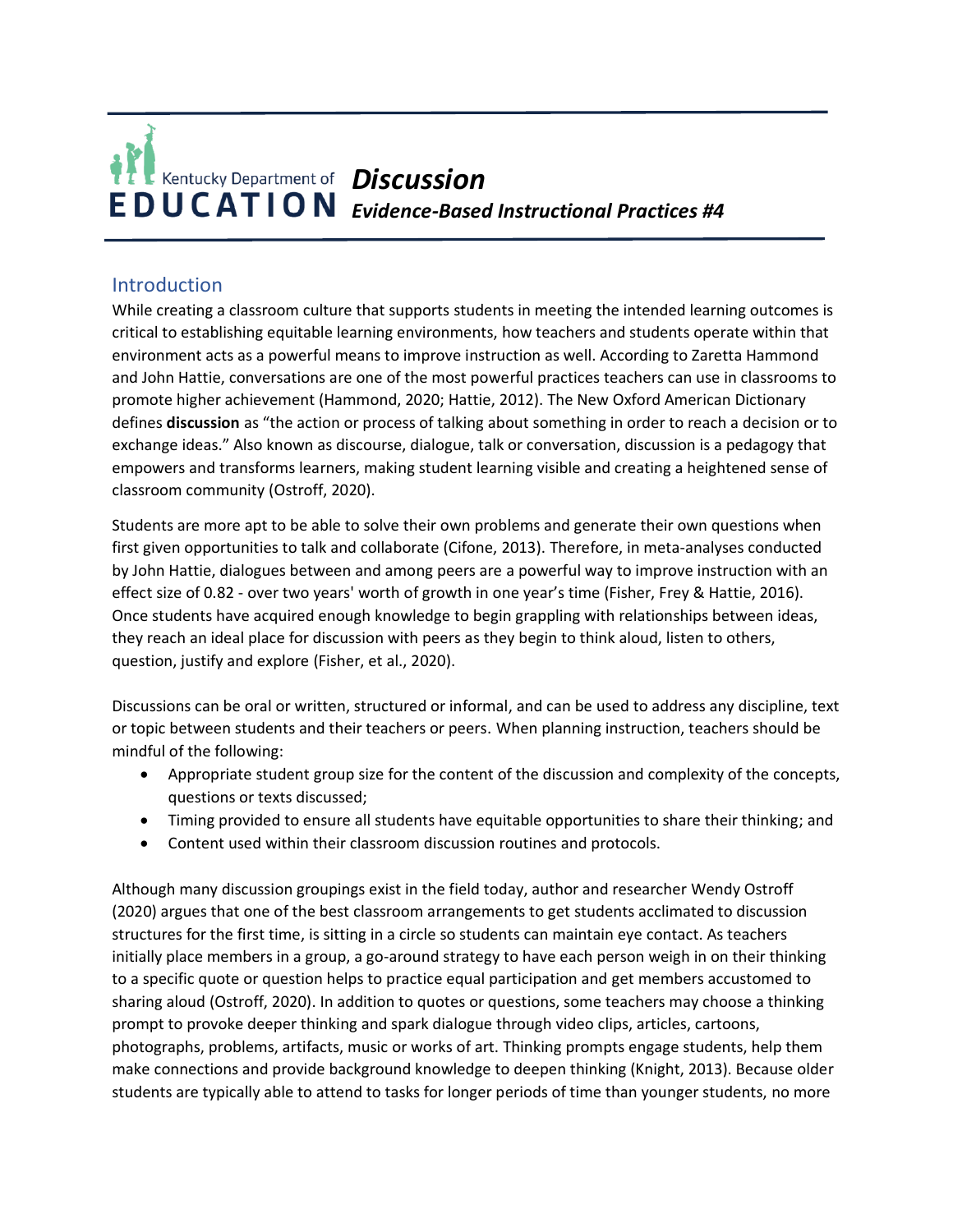than 30-40 minutes is recommended for students ages 9 or younger to engage in discussion with one hour being the maximum amount of time suggested for students over age 10. To better prepare students for engaging in discussion, Ostroff encourages teachers to break younger students into pairs and older students into small groups of 3-4 to prime them for larger, whole group discussions in the future (Ostroff, 2020).

Discussion is most effective when each person in the group has a designated job, and much like the conditions for effective learning environments, feels safe and empowered to contribute meaningful ideas. The discussion leader or facilitator is one role students may assume in discussion circles. Within such circles, the discussion leader rarely offers their interpretation of the text, problem, compelling, question, controversial issue, situation or phenomena, but rather the student summarizes others' ideas and brings the insights back to the discussion purpose, question or textual evidence. Ostroff offers this poignant analogy of building a snowman to demonstrate to students why jobs for all discussion participants are needed and valuable (p.18):

"First someone puts out a tightly packed snowball (question or idea about the text or problem). As a group, we roll it around a bit and let it gather more snow. If we roll it too much in one direction, it's going to become like a flat wheel. We need to stop now and then, smooth it out, then roll it in another direction for a while (go against the grain of our own thinking). When it feels big enough, we leave the first snowball for the base and start another one for the middle. Likewise, we don't need everyone to put out original ideas. Some members are going to be in charge of rolling or smoothing; some heavy lifters will pick up the middle snowball and connect it to the base-and so on." (Ostroff, 2020).

# Brain Research and the Need for Discussion

Traditional school formats for discussion have long been teacher-led where the amount of student talk time is dictated by the instructor and how much they mediate the conversation in allowing students to respond. However, this initiate-response-evaluation (IRE) format does little to promote effective discourse because students are not given opportunities to create their own understandings, and in turn, develop higher-level thinking skills. Unfortunately, this call and response approach makes up a large majority of today's classrooms as some educators are too heavily focused on checking for understanding rather than creating the conditions necessary for deep meaningful discussions. On the other hand, academic conversation, where academic vocabulary specific to an academic discipline is often incorporated, allows for engaged discourse where teaching, modeling and practice of essential speaking and listening skills are taught across the content areas (Hoffer, 2020). One example of this can be found in the Interdisciplinary Literacy Practices within *The Kentucky Academic Standards for Reading and Writing,* where learners are expected to:

- View literacy experiences as transactional, interdisciplinary and transformational (ILP #3);
- Utilize receptive and expressive language arts to better understand self, others and the world (ILP #4);
- Collaborate with others to create new meaning (ILP #6); and
- Apply high level cognitive processes to think deeply and critically about text (ILP #9).

These speaking and listening skills are an integral part of learning at every grade level and content area in supporting students as lifelong learners.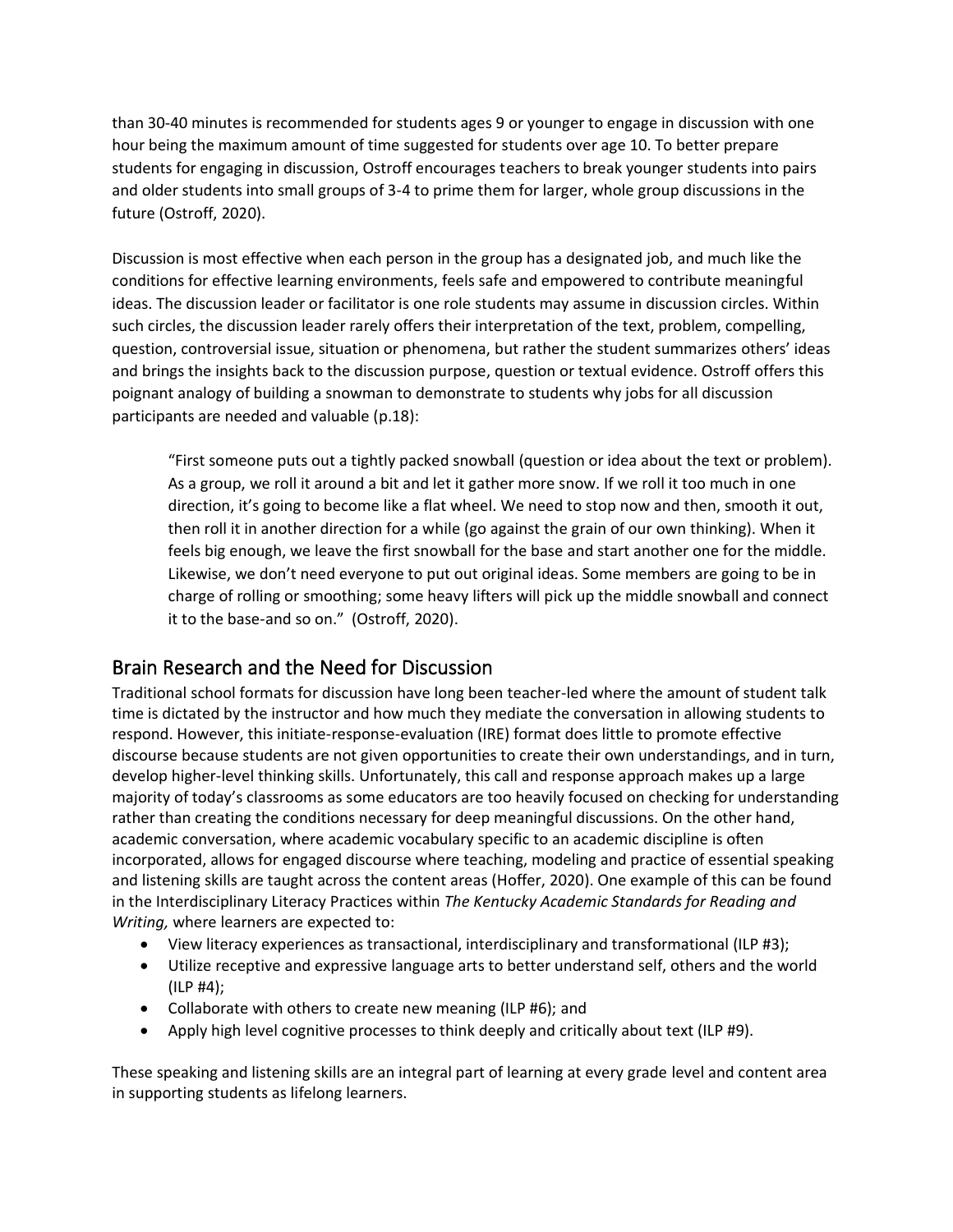#### Discussion Purposes

To better understand why discussion is needed in classrooms, it is important to explore the many purposes that discussion can serve. Classroom discussions may be used to (Frazin & Wischow, 2020; Cunningham, 2020; Hoffer, 2020; Herman & Nilson, 2018):

- Analyze or argue;
- Build relationships;
- Encourage active listening;
- Motivate preparation or increase participation;
- Uncover our own bias, values or moral stance;
- Clarify, confirm, clear up or probe;
- Build oral language fluency or academic vocabulary;
- Explore ideas and deepen thinking;
- Prove or debunk a statement or position;
- Transfer knowledge to new contexts;
- Report on completed work or share results of student work;
- Formatively assess participation or where students are along a learning progression;
- Understand another person's perspective by shifting roles or mindsets; or
- Contemplate and weigh evidence.

#### Social-Emotional Benefits of Discussion

While all of the purposes for discussion listed above are important to developing a safe and collaborative classroom environment, discussion can address students' social-emotional needs as well by building healthy relationships among teachers, students and peers. As students develop relationships and begin to establish friendships, the brain produces serotonin, a hormone that stabilizes mood and brings about feelings of happiness and well-being. By introducing emotions into the learning process, neurotransmitters emerge and increase the likelihood that cognitive material will be easily stored and retrieved (Herman, et al., 2018).

The neurotransmitter dopamine is released in the brain when learning is fun, exciting and enjoyable. This "feel-good" chemical acts as an auto-save feature to make it easier for students to remember information. In addition, as students spend more time talking, they get to know each other better and build a stronger classroom community. This increased knowledge of their peers leads to feelings of empathy, which can positively shift how students interact and think within their classroom environment. Allowing students a small portion of time devoted to self-selected topics that matter most to them (even non-academic "small talk"), gives students a sense that their lives, interests and identities are being honored (Frazin & Wischow, 2020).

## Small Talk, Big Impact

Educational research has provided considerable insight into what works when it comes to classroom discourse. When teachers effectively implement talk in classrooms, "small talk" is not time wasted. Given a small amount of time to talk about topics unrelated to the task at hand, research studies by Ariga and Lleras (2011) published in *Cognition* found that productivity increased. Even testing people's ability to stay on task within a 50-minute block of time proved to be more productive with a short break of talking as different stimuli can lead to maintained focus and persistence (Frazin & Wischow, 2020; McTighe & Willis, 2019).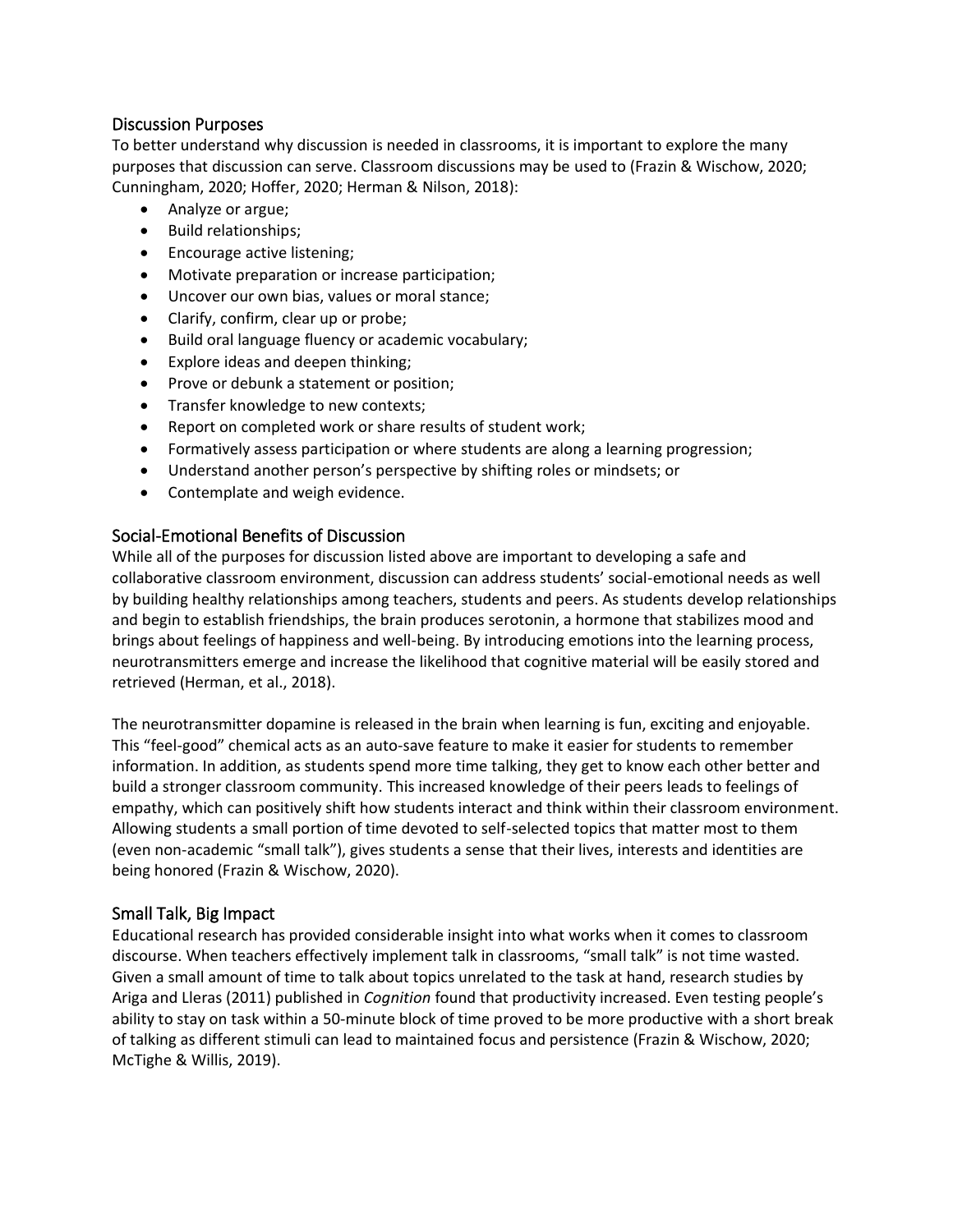Brain research also is clear on the value of peer discussions (i.e., a brief turn and talk) in avoiding fightflight-freeze mode where students are anxious and uncertain about what to do and deep learning is impeded. To leverage the chemicals in our brain which maximize memory and focus, teachers set students up for success by allowing them to answer three primary questions during brief turn-and-talks: (1) What am I going to be learning? (2) What strategies will help me learn and (3) How will I be asked to show my learning? Allowing students a few minutes to answer these three questions can help to maximize focus and memory by providing students with a calm anticipation that ultimately saves time in checking in with struggling students who may be unsure of what to do (Benson, 2021).

## Collaborative Classroom Conversations

Providing students with opportunities to engage in collaborative conversations is useful for oral language, social, academic and emotional development. English learners are able to engage in conversations which intentionally encourage the ongoing use of academic vocabulary as they talk with classmates. These conversations are crucial in helping all students deepen and clarify their understanding of complex concepts and texts (Frey et al., 2013), and as learners have increased opportunities to discuss what they read, the higher their test scores and overall academic achievement (Hoffer, 2020; US DOE, 2013).

So how do educators begin to effectively establish discussion partnerships in their classrooms? Frazin & Wischow (2020) suggest five strategies to build help build positive classroom relationships through talk:

- 1. Honor the talk that already occurs daily.
- 2. Acknowledge that "small talk" is huge in maintaining focus and establishing empathetic listening skills.
- 3. Build strong student partnerships by planning for and explicitly teaching in-depth discussion skills.
- 4. Help students get to know each other as learners and as people.
- 5. Use discussion to fuel your teaching. Knowing students' interests, strengths and needs goes a long way in finding ways to motivate individual students (p. 31-43).

By modeling the behaviors and strategies listed above, teachers build positive classroom relationships through talk that lay the foundation for explicit teaching of in-depth discussion skills later.

# Explicit Teaching of In-Depth Discussion Skills

In a growing world where students continually hear quick media sound bites and capture their thinking in quick texts or "tweets," fewer discussions are devoted to listening to complex issues and asking probing questions. Schools and districts are faced with an ethical obligation to prepare students for discussions in a civil society rich in diverse experiences, perspectives and needs. However, for students to be motivated to engage in meaty discussions, they must see the content of those discussions as relevant and worthy of their time. Discussions that focus on the "what" in the curriculum are often seen by students as less relevant, do not successfully help students understand the content and result in low student engagement. While some "what" questions are needed to lay a foundation for the context in discussions, the most impactful discussions center around the "why" or "how" (i.e., why a scientific principle is significant in our lives, how our emotions are strongly affected by music or why certain historical events happened as they did) (Tomlinson, 2020). Author Carol Ann Tomlinson (2020) outlines eight steps that educators can take to help students connect to the content and foster relevant, indepth discussions:

• **Model empathy, respect, appreciation of diversity and an unfailing belief in all students.** This establishes a caring, affirming, secure classroom environment where high expectations are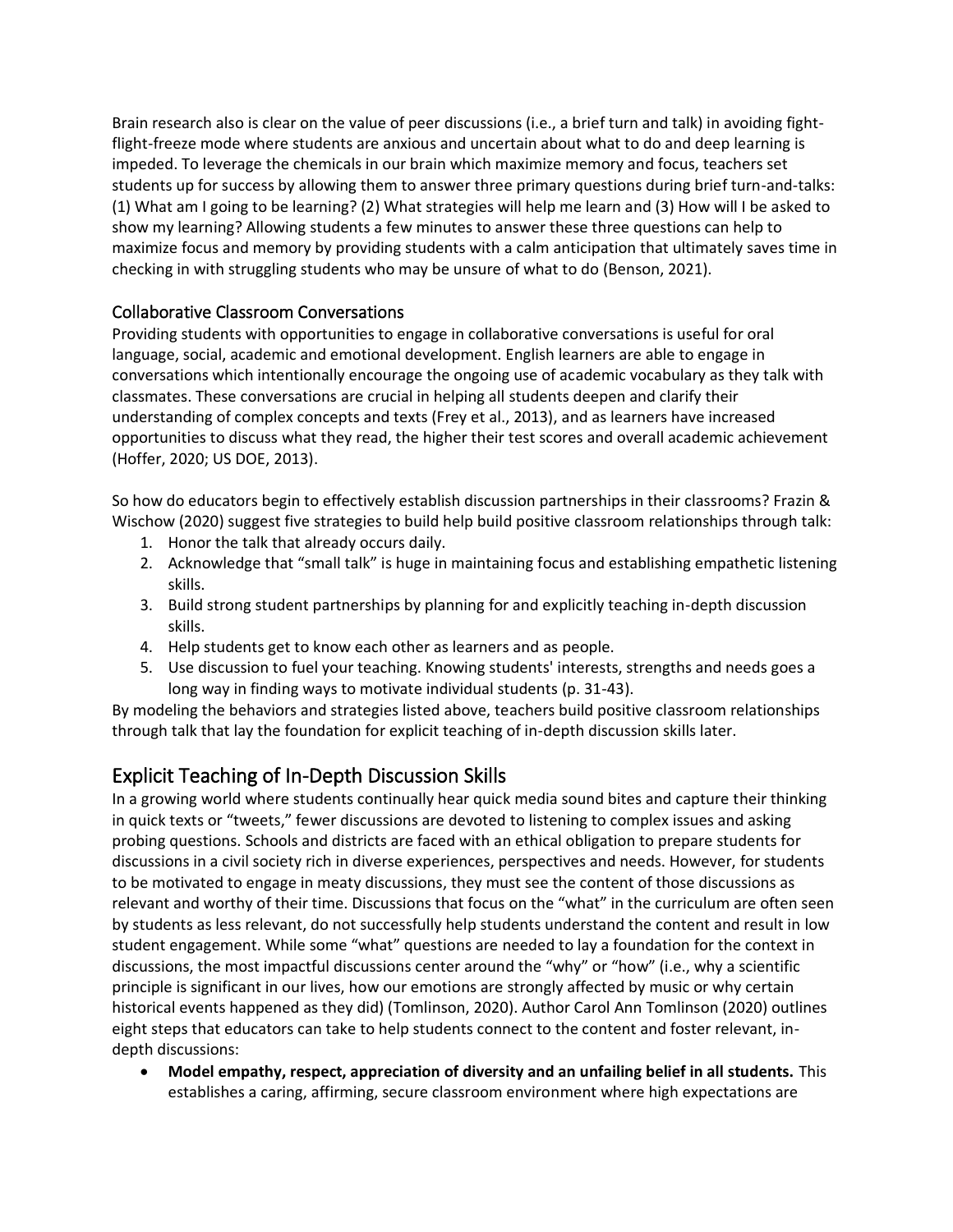present. Talking together teaches students diversity, how to treat others with kindness and how to listen and encourage one another (Knight, 2013).

- **Create a climate of mutual respect among all students by developing respectful relationships between the teacher and students.** Talking with and understanding the strengths and needs of individual students regularly and systematically sends the message, "We are stronger and better when we hear and draw on the talents, experiences and ideas each one of us brings to the classroom."
- **Understand the key concepts, principles, ideas and essential questions around which each discipline is organized.** This helps teachers to link students' experiences and interests to their growing knowledge of the discipline, so content feels relevant and meaningful to them.
- **Plan questions that will spark discussion and encourage students to contribute questions.**  Intentionally planning for and building in questions throughout the instructional cycle sets the tone from the outset of a study. It also encourages the perspectives of students as they discuss issues worthy of consideration.
- **Model the attitudes and skills that contribute to rich discussions.** The teacher listens intently, uses wait time, looks for meaning in what students say, summarizes and builds new questions from previous responses/questions. This shows students they are valued, respected and the teacher believes in them and the contributions they bring to the learning process.
- **Prepare students for meaningful discussions systematically.** This includes:
	- o Establishing norms for respectful conversations and group discussions;
	- $\circ$  Teaching and modeling how to support students' ideas as they speak;
	- $\circ$  Providing dialogue opportunities in various groupings (pairs, small group, and whole class) before expecting students to lead whole group discussions;
	- $\circ$  Demonstrating how to challenge the ideas of others in a respectful way; and
	- $\circ$  Providing feedback to support students' discussion skill development and steps for improvement.
- **Reflect on the quality and effectiveness of the discussions with students.** Students can assess how well they contributed to the discussion, offer feedback on the quality of the discussion and engage in giving feedback to others when appropriate.
- **Search out ways for students to be "drivers" of their own learning.** The end goal is for students to participate in group discussions without the teacher facilitating. Even more ideal is when students can successfully lead the discussion themselves as the teacher observes quietly (Tomlinson, 2020).

As teachers prepare students for meaningful discussions by explicitly teaching and modeling how to support students as they speak, the following table provides some suggested sentence stems educators can use in classrooms based on their intended purpose. These stems are general in nature and can be adapted for use in any discipline.

| <b>Purpose</b>      | <b>Suggested Discourse Stems</b>                           |
|---------------------|------------------------------------------------------------|
| What to say when we | "That is a valid point, but I think"                       |
| disagree            | "I see things differently based on"                        |
|                     | "Then again, we shouldn't forget"                          |
|                     | "I understand what you're saying. Have you thought about?" |

#### **Figure 5.1: Sentence Stems for Discourse in Any Discipline**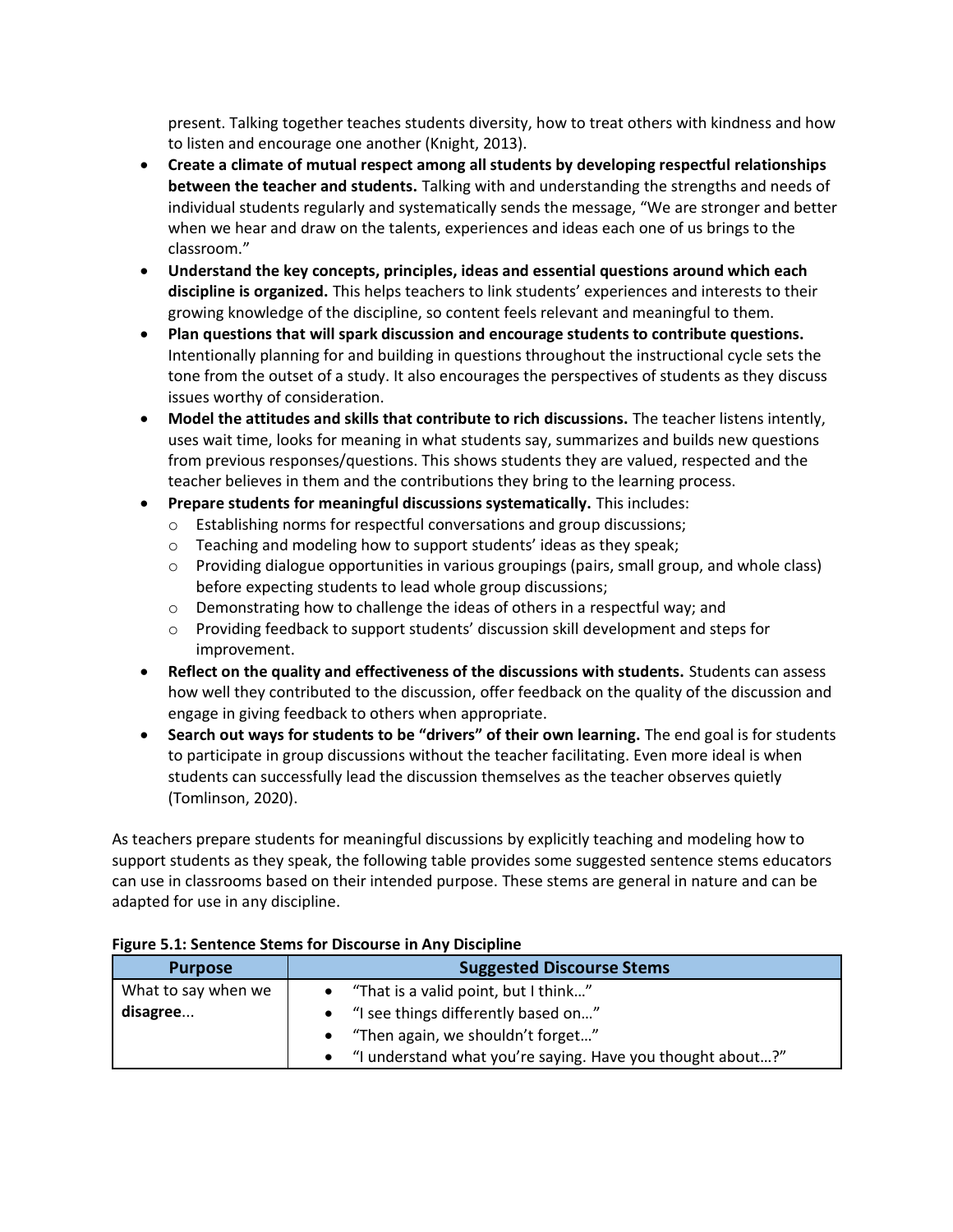| <b>Purpose</b>                                                    | <b>Suggested Discourse Stems</b>                                                                                                                                                                                                                                                                                                                                          |
|-------------------------------------------------------------------|---------------------------------------------------------------------------------------------------------------------------------------------------------------------------------------------------------------------------------------------------------------------------------------------------------------------------------------------------------------------------|
| What to say when we<br>want to affirm others'<br>ideas            | "My idea is related to _______ 's idea"<br>"I really liked 's idea about"<br>What ________ said really resonates with me"<br>$\bullet$<br>"You made a great point about"<br>$\bullet$<br>"I hadn't thought about that"<br>$\bullet$<br>"My idea builds on _______ 's idea"<br>$\bullet$<br>"I'd like to piggyback off that idea"<br>$\bullet$                             |
| What to say when we<br>express cause and<br>effect                | "The main cause was probablybecause"<br>$\bullet$<br>"I thinkled towhich led to"<br>$\bullet$<br>"I thinkwas caused bybecause"<br>$\bullet$<br>"The effects ofwerewhich is evidenced by"<br>$\bullet$                                                                                                                                                                     |
| What to say when we<br>want clarification                         | "Can you elaborate on that?"<br>$\bullet$<br>"In other words, are you saying?"<br>"I have a question about"<br>$\bullet$<br>"I'm not quite clear about"<br>$\bullet$<br>"Can you explain?"<br>$\bullet$<br>"Do you mean that?"<br>$\bullet$<br>"Can you clarify _______ for me?"<br>$\bullet$                                                                             |
| What to say when we<br>connect learning to<br>other content areas | "This reminds me of (subject) when we were"<br>$\bullet$<br>"We also learned aboutin (subject). Remember when we"<br>$\bullet$<br>"There was a strategy we used in (subject) when we wereThat<br>$\bullet$<br>might help us think about"<br>"This strategy works for both (subject) and (subject) because"<br>"This is similar to what we do in (subject) when webecause" |

\*Adapted from content in *Phenomenal Teaching* (Hoffer, 2020).

# Engaging All Students in Discussion

Student-driven discussions often start with an essential question students are motivated to answer (i.e., How can we take action on teen vaping that makes a difference?) and use protocols that allow all students to engage in meaningful conversation and ownership. To foster student responsibility, increase individual student accountability and increase the quality of the discussions students engage in intellectually, researcher Diane Cunningham (2020) suggests educators consider three moves to help elevate student discussions:

*Move #1: Teach students how to generate questions and respond.* Students are able to effectively generate questions for discussion when they are 1) taught how divergent and convergent (thick and thin) questions are different, 2) provided teacher modeling and examples and 3) given ample time to practice generating questions with others. The divergent thinking that stems from asking divergent questions helps to promote student dialogue and increases creative problem solving (Otroff, 2020).

| <b>Divergent Questions</b>                        | <b>Convergent Questions</b>                           |
|---------------------------------------------------|-------------------------------------------------------|
| Allow for multiple correct or alternate responses | Call for a single correct response                    |
| Ask for opinions or conjectures with rationale    | Are factual in nature and can be simple or<br>complex |

#### **Figure 5.2: Divergent and Convergent Questions with Examples**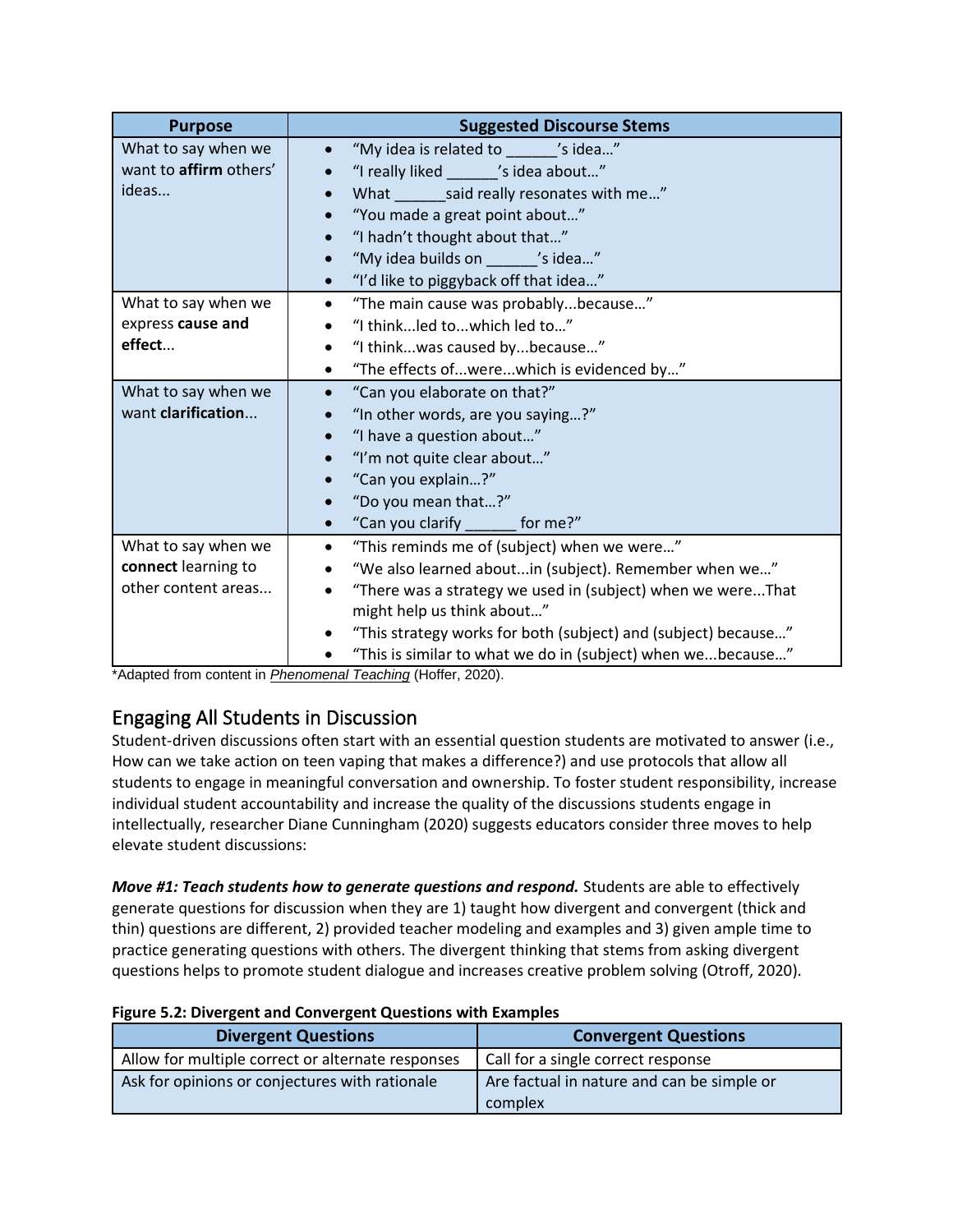| <b>Divergent Questions</b>                       | <b>Convergent Questions</b>                    |
|--------------------------------------------------|------------------------------------------------|
| Can require evaluation, analysis and application | Involve remembering, explanations or comparing |
|                                                  | and contrasting                                |

| <b>Divergent Examples</b>                | <b>Convergent Examples</b>               |
|------------------------------------------|------------------------------------------|
| What factors are most important to       | What is a decimal?                       |
| consider when purchasing a new home?     | What are protons?                        |
| What is the best way to represent this   | What support does the author provide for |
| algebraic equation?                      | the claim she makes in the introductory  |
| What is the best approach to solving the | paragraph?                               |
| problem of water pollution?              | What type of community do you live in?   |

## *Move #2: Have students describe what they would expect to see and hear in high-quality discussions.*

Simply asking students what they would expect to see in effective discussions does not get at the heart of discourse that includes deep thinking. In order to encourage high-quality discussions from students, they need to see and hear strong models in action. Sharing video clips of high-quality discussions helps students to observe others effectively (Cunningham, 2020):

- Making connections;
- Analyzing;
- Asking probing questions;
- Clarifying;
- Uncovering student assumptions;
- Identifying bias;
- Weighing evidence to draw conclusions; or
- Considering other alternatives or the perspectives of others (Cunningham, 2020).

*Move #3: Encourage students to reflect, self-monitor and set goals.* After students can identify the criteria for high-quality discussions, they need opportunities to practice and self-monitor the quality of their own discussions. The teacher may provide students with specific criteria to work on, or students may provide feedback to one another in pairs or small groups. Coupling effective discussion criteria with reflection prompts helps students begin to think metacognitively and progress towards high-quality discussions. These reflection prompts can also be used as a lesson/unit wrap-up or formative assessment. Some discussion-focused reflection questions could include (Cunningham, 2020):

- What did your group do well today?
- What thinking skills challenged your group? Why do you think so?
- What part of the discussion process was difficult for you? Easy?
- What goal might your group set for your next discussion?
- What aspect of group discussions are most challenging for you? Why?
- How does sharing the thinking of others out loud help you to understand?
- What new questions did your group raise today?
- What might your group have done differently to improve today's discussion? Why do you think so?

Together, these three moves increase student engagement and ownership, build student efficacy and lead to lifelong thinking skills for all students (Cunningham, 2020).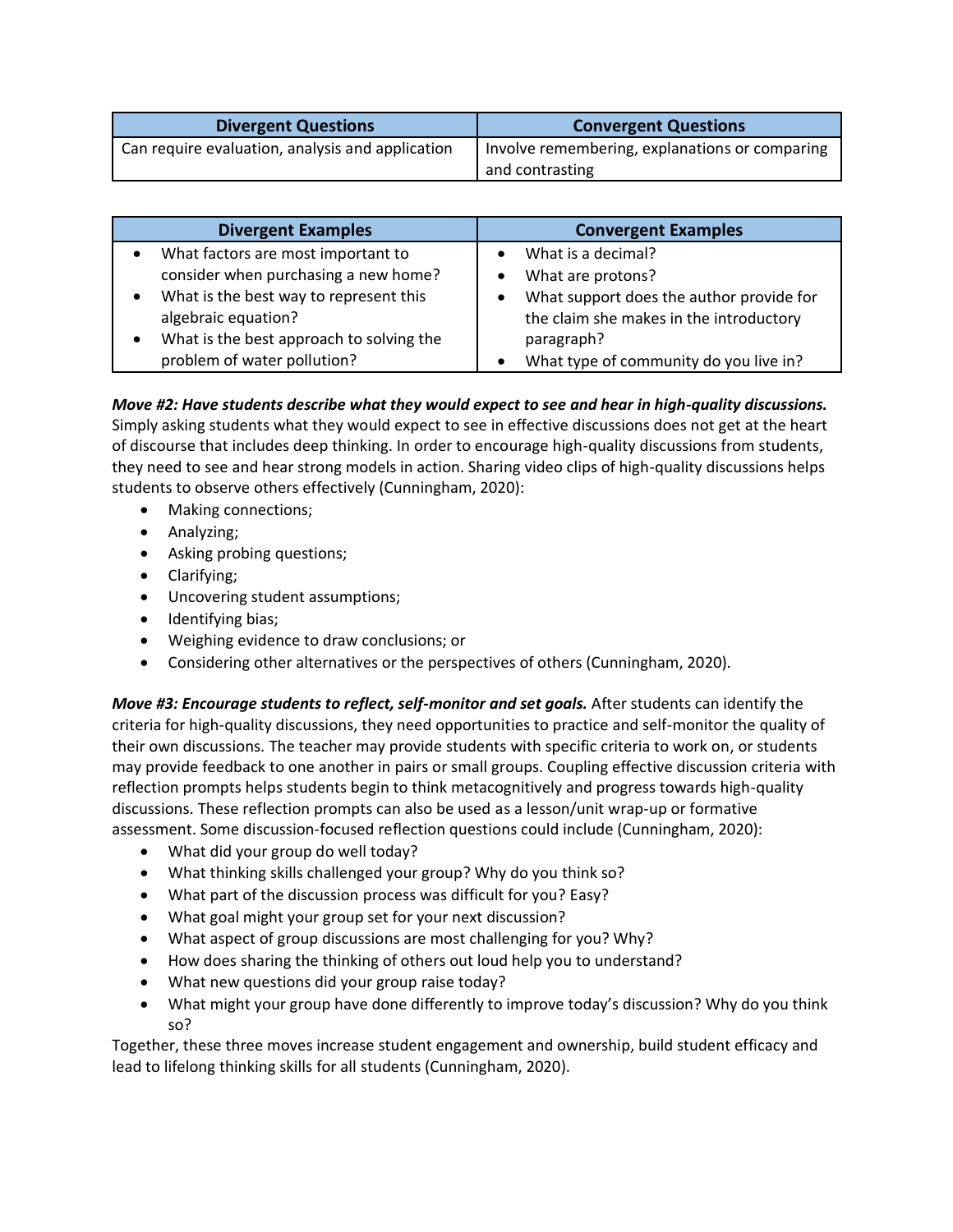# Importance of Intentional Planning

As mentioned previously, an important step in closing the gap between research and effective classroom implementation is intentional planning on the part of the teacher. In order for educators to gain maximum benefit from evidence-based practices, they must be mindful of and purposeful in their planning. When explicitly teaching in-depth discussion skills, educators need to first think through and intentionally plan for those classroom interactions. As a starting point, teachers will want to plan lessons in terms of time and content around an important text theme, problem, compelling question, controversial issue, situation or phenomenon. For example, elementary teachers may decide to read a text aloud to younger students or review the key ideas before beginning discussions. Older students may need a discussion notebook or question journal to take notes on ideas that emerge as they are listening to others, while younger learners can do the same by drawing pictures of what they think about the text (Ostroff, 2020).

## Considerations for Distance and Blended Learning Settings

In distance or blended learning settings, planning and communication are requisites when including discussion in synchronous sessions with students. A question of the day can be used for shared discussion and writing where parents lead the discussion, write what is dictated by their child and send a photo of the writing to the teacher. Teachers then check what has been shared with them to follow up with questions in online chats and begin brainstorming future discussion topics. Synchronous sessions (also known as live or concurrent sessions) with students should **prioritize** the time for discussion, connection and interaction. As teachers plan lessons, they should be thinking about the learning experiences students need that will best prepare them for interactive, virtual discussions (i.e. equitable discussion protocols, written tasks, brief videos, or readings) (Fisher et al., 2020; Hammond, 2020).

## Structures and Routines for Promoting Equitable Conversations

There is an old adage in education, "Whoever is doing the talking is doing the learning." While research from the *U.S. Department of Education* (2013) indicates students with higher achievement scores have engaged in meaningful discourse more often, historically marginalized students (e.g., introverted students, students with disabilities, English learners and students of color) are not typically leveraged in classroom discussions and need talk structures to confidently share and have their voices heard. Discussion strategies such as *turn-and-talks* or *think-pair-shares*, while useful, do not always help facilitate deep thinking or what some experts in the field refer to as "cognitive chewing." These protocols offer a structure or process, so all participants take turns discussing, speaking and listening. While the overly structured nature of protocols may seem stifling to free-flowing discussion, the opposite is in fact true. Because most protocols are timed, all students, including those students typically left out of conversations, are given opportunities to contribute. English-speaking, extroverted students with mainstream background knowledge are no longer able to dominate classroom discussions where discourse protocols are the norm (Hammond, 2020).

Structured protocols can promote equitable participation, increase individual student accountability and help create more culturally responsive discussions (Hammond, 2020), but learning how to spark rich student conversations can sometimes be a difficult art for educators (Hoffer, 2020**). While some students are naturally lovers of talk, most students benefit from structures and protocols to help ideas surface and to promote fertile thinking.** When selecting a protocol, Hoffer (2020) suggests three crucial factors for consideration: (1) **Groupings** - What size grouping will be best based on my purpose? (pairs, triads, whole class, etc.) Paired discussion groupings can help raise the level of individual student accountability and engagement rate in the classroom as a whole since all students are participating at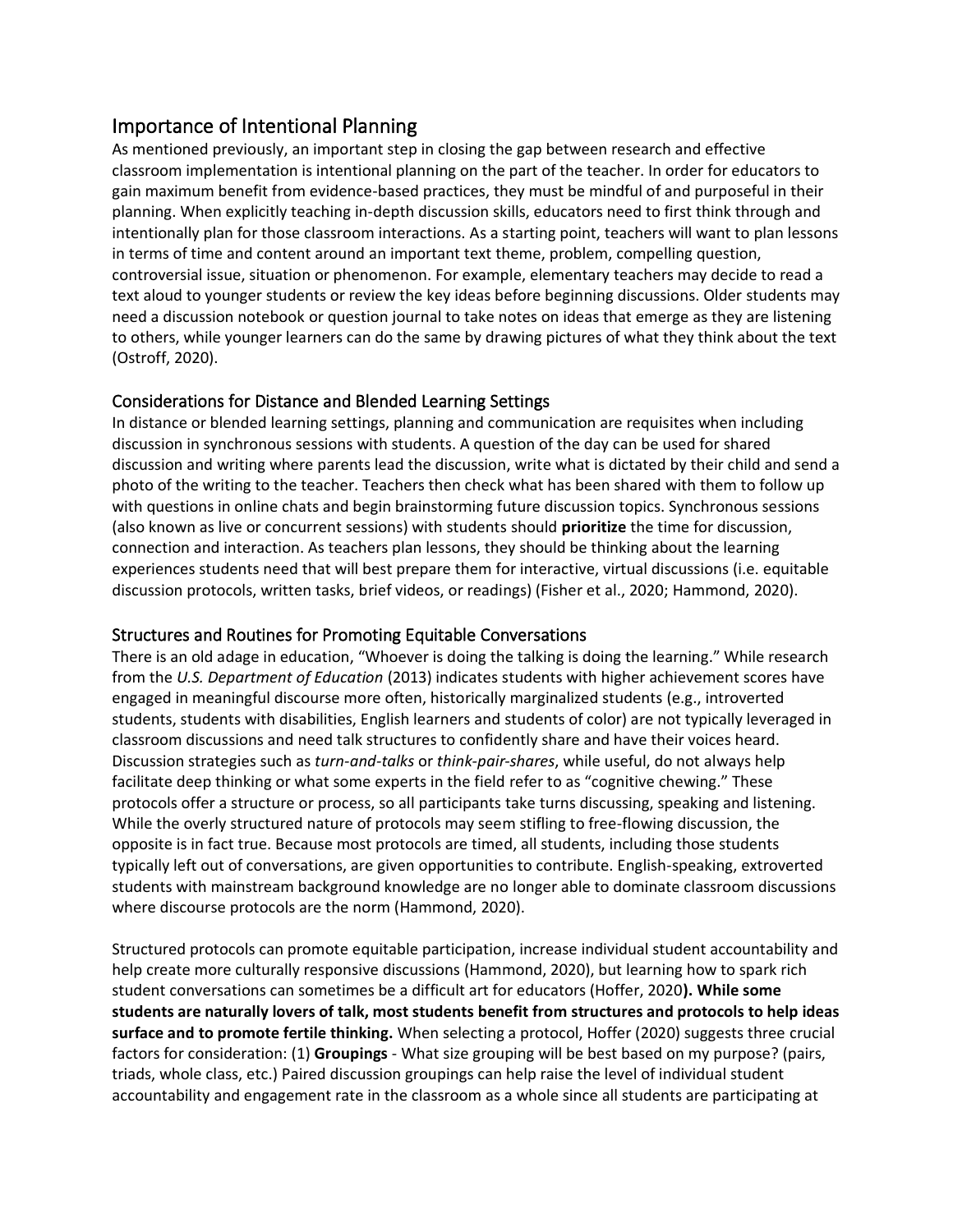once; however, teachers will need to decide which grouping best matches their purpose and learning outcome for a given lesson. (2) **Timing** - How long will discussions last? (one lesson, several days of lessons, etc.) Meatier discussions on complex or controversial topics may need to carry over into multiple lessons for students to inquire and fully express their thinking. (3) **Content** - What structures will be most successful to support students as they grapple with understanding? (Hoffer, 2020).

**While there are many discussion protocols commonly used across the field of education, not all protocols provide the structures for equal participation or for all students to share their thinking with cultural responsiveness in mind**. Teachers should consider selecting talk structures and tools that: (1) honor the ethnic, racial, and linguistic background knowledge individual students bring to the discussion; (2) provide marginalized students with increased access to discussion flow; (3) allow students agency in leading the conversation; and 4) leverage everyday communication modes to give students a strong cognitive workout. Careful selection of structures with these criteria in mind will ensure that:

- Students feel socially and emotionally safe to share in classroom conversations in the future;
- Teachers are responsive to students' interests and knowledge base; and
- Students feel empowered and equipped to be facilitators of their own learning conversations.

**When choosing a discussion protocol for classroom instruction, teachers should first consider the intended purpose.** Various discussion formats have a place in classrooms at differing times and some formats work better than others depending on the intended learning goal or purpose (Novak & Slattery, 2017). Figure 5.3 below provides a few examples of protocols teachers could incorporate in their classrooms to increase accessibility and engagement for all students:

| <b>Discussion</b><br><b>Protocol</b> | <b>Purpose</b>                                                                                                                         | <b>Description</b>                                                                                                                                                                                               |
|--------------------------------------|----------------------------------------------------------------------------------------------------------------------------------------|------------------------------------------------------------------------------------------------------------------------------------------------------------------------------------------------------------------|
| Dyads                                | Provides a social emotional<br>grounding to the beginning of<br>the day or class period                                                | Dyads are a listening and talking exchange structure<br>in which each speaker is listened to for a designated<br>amount of time without interruption.                                                            |
| Tea Party                            | Used with quotes and images<br>that help students curate<br>information                                                                | Tea Party is a movement structure in which<br>participants select a quote or image and share how<br>it connects to their work or a specific text by<br>mingling with pairs or triads around the room.            |
| Tuning<br>Protocol                   | Helps students revise and<br>improve work in preparation for<br>whole or larger group<br>discussions                                   | Tuning Protocols are a collaborative reflection<br>structure where student work is shared and<br>examined; collecting feedback to improve student<br>outcomes in the classroom.                                  |
| <b>Text</b><br>Rendering<br>Strategy | Allows students to activate<br>background knowledge, explore<br>new ideas and make<br>connections using grade level<br>texts           | The text rendering strategy is an information<br>processing strategy where participants respond to a<br>text using a predetermined set of symbols<br>established by the facilitator.                             |
| Kiva                                 | Helps teachers to formatively<br>assess which students can make<br>text-based connections, take the<br>conversation deeper or identify | In Kiva, four students are seated in a center square<br>with four additional students seated behind them<br>(representing the spokes of a wheel). The four<br>students in the center square begin the discussion |

#### **Figure 5.3: Equitable Protocols for Use in Any Discipline**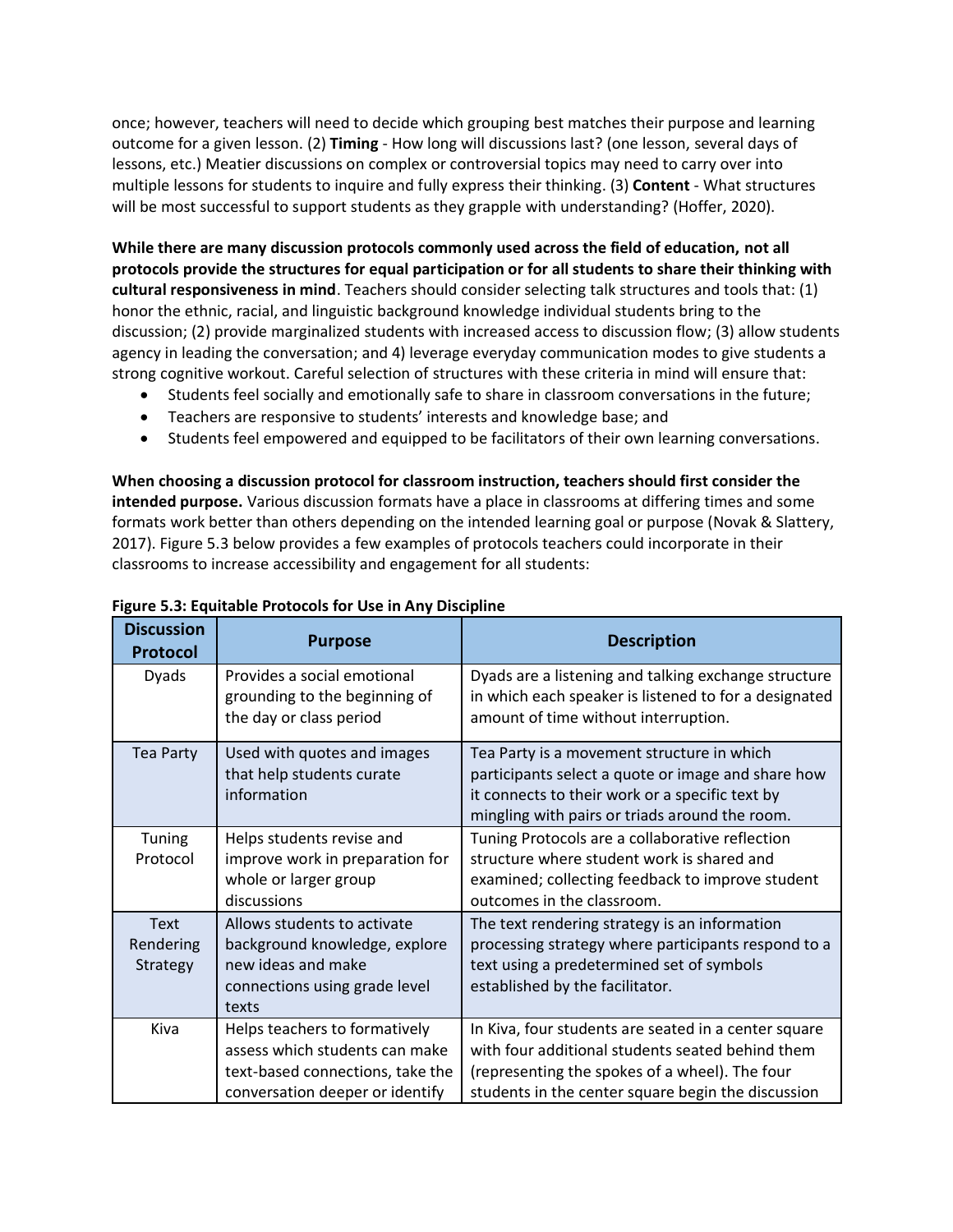| <b>Discussion</b><br><b>Protocol</b> | <b>Purpose</b>                                                                                                               | <b>Description</b>                                                                                                                                                                                                                                                                                                                                                                                      |
|--------------------------------------|------------------------------------------------------------------------------------------------------------------------------|---------------------------------------------------------------------------------------------------------------------------------------------------------------------------------------------------------------------------------------------------------------------------------------------------------------------------------------------------------------------------------------------------------|
|                                      | real-life connections to<br>academic concepts                                                                                | topic/questions. After a period of time, the teacher<br>cues students from behind to move into the square<br>and take the discussion deeper, building on what<br>has been said. New students move into the "wheel<br>spoke" seats and the cycle repeats.                                                                                                                                                |
| Graffiti Tag<br><b>Billboard</b>     | Stimulates thinking before or<br>after a conversation by<br>leveraging students' preference<br>towards multimodal expression | Students use doodles, collage, written words,<br>sketch noting or other visual forms of expression to<br>"tag" the "billboard" much like a Chalk Talk where<br>students circulate the room adding on to the<br>thinking or ideas of others already posted. Where<br>Chalk Talks are traditionally in written narrative<br>form, Graffiti Tag Billboards allow for visual or<br>tactile representations. |
| <b>Talking</b><br>Chips              | Used to promote equal<br>participation within a group or<br>avoid one student from<br>dominating the conversation            | Each student is given an equal quantity of chips.<br>When a student wishes to speak they place a chip<br>on the table. No one is allowed to speak unless<br>their chip is on the table. Once a student uses all of<br>his or her chips to speak, their only option is to be a<br>listener in the group (Novak & Slattery, 2017;<br>Hoffer, 2020; Hammond, 2020).                                        |

# **Discussion Strategies to Support Formative Assessment**

Evidence of student learning is a key component of the formative assessment process because it informs student and teacher decisions about next steps to move students toward their learning goals. This starts with eliciting meaningful evidence that can be used to interpret student learning and inform next steps. Because meaningful evidence is elicited primarily through formative assessment, educators must be deliberate in selecting an assessment type that matches their intended grain size and purpose. Within the context of classroom discussion, both performance and ipsative assessments are often used to measure student participation, engagement, communication skills and understanding of the content being discussed.

## **Performance Assessment**

Not all assessments require the traditional pencil and paper tests many educators grew up with in their own schools. Many of the discussion strategies found in today's classrooms allow students to apply more interdisciplinary concepts and skills through performance assessments. Performance assessments require students to pull from content, skills and concepts that are difficult to replicate through paperpencil assessments. When teachers embed discussion as a means to assess student understanding in their classrooms, students are more likely to see that what they are learning is relevant, demonstrate transfer of their learning to new tasks and be more motivated to continue learning at deeper levels. While there are many performance assessment strategies available for teachers to choose from, debates and Socratic seminars are two strategies that feature discussion and can be utilized in face-toface, remote and hybrid learning environments (Fisher, Frey, Bustamante, & Hattie, 2021).

#### **Debates**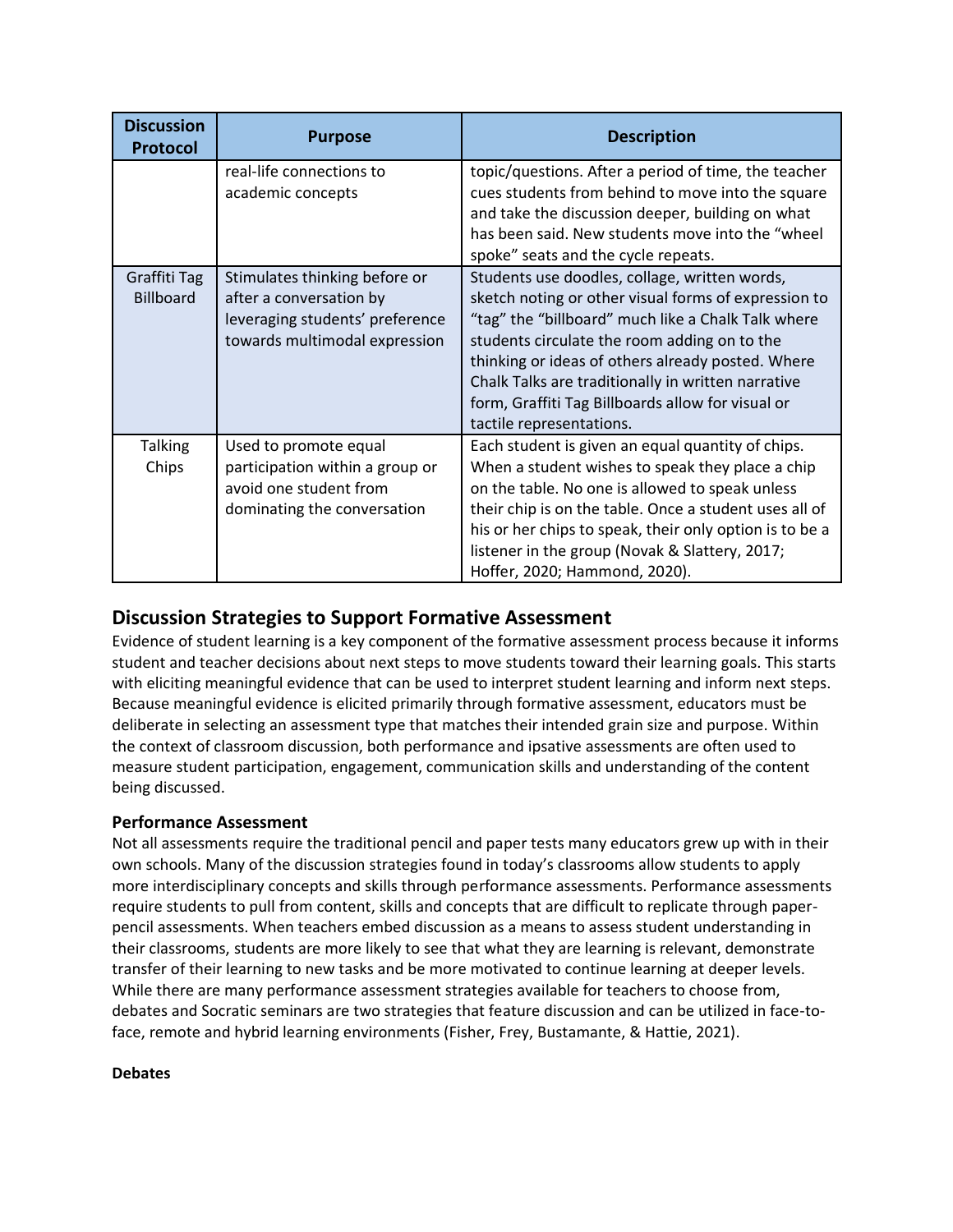According to Hattie's research, formal discussions, such as debates and Socratic seminars, have an effect size of 0.82 and have a strong potential for accelerating student learning. Intentionally planned out debates challenge students to consider controversial topic nuances, use formal reasoning and formulate arguments. Debate strategies can stimulate student interest and intrigue using friendly controversy (Marzano, 2017). While debates in the distance learning classroom can be synchronous or asynchronous, it is important for teachers to ensure protocols and procedures in the synchronous or face-to-face setting are explicitly modeled, practiced and understood by all learners. Debate performance should be based on success criteria and can be co-constructed with students. Giving students time to craft arguments for both sides of the debate helps to increase student engagement and responsibility while ensuring students effectively generate evidence of learning (Fisher et al., 2021).

#### **Socratic Seminar**

Another formal discussion strategy is the Socratic seminar. A Socratic seminar is a fishbowl structure in which a small group of students discuss a predetermined topic while the remaining students observe and take notes. The inner circle of students discusses the topic (the fishbowl) and asks/answers questions while students in the outer circle are listeners. Within the seminar, the facilitator asks openended questions based on a text or problem while students listen closely to the participants' conversations to think critically for themselves and synthesize their own understandings. After a round of discussion, students in the outer circle trade places and roles with students in the inner circle as the discussion continues. Through this structured discussion, students learn to pose questions and civilly add on to the thinking of others. Teachers may find it helpful to use a reflection or single-point rubric based on co-constructed success criteria to assess student learning. If teachers choose to engage students in a reflective assessment of the seminar, the assessment should be based on pre-established learning goals and success criteria and consider the following questions:

- To what degree did the text or problem dominate the discussion?
- Which students individually participated in the conversation? Which students did not?
- To what extent did students grow in their understanding of the topic? (Fisher et al., 2021).

## **Ipsative Assessment**

No matter the type of assessment, observable evidence of what students know and can do in relation to the learning expectations are the basis for high quality assessment practices. While not a widespread term used in today's classrooms, *ipsative assessments* compare students' present performance to past performance. Often this is measured in pre- and post-assessment data; however, when considering discussion assessment strategies, goal-setting conferences and video diaries often emerge as they easily measure change over time. While formative assessment practices encourage teachers to make adjustments in their classroom instructional practices through ongoing checks for student understanding, students are able to use the data collected from ipsative assessments to inform their learning practices as well. When teachers intentionally build in time for individual student reflection and feedback, ipsative assessments help students to:

- set goals for themselves;
- make adjustments to the strategies they employ or questions they ask in the classroom; and
- gain deeper insight into their personal progress and areas of needed growth (Fisher et al., 2021).

#### **Goal-Setting Conferences**

Following a period of remote and hybrid learning where potential student learning loss may exist, there is often a need for acceleration techniques to bridge student learning gaps. Learning goals alone aren't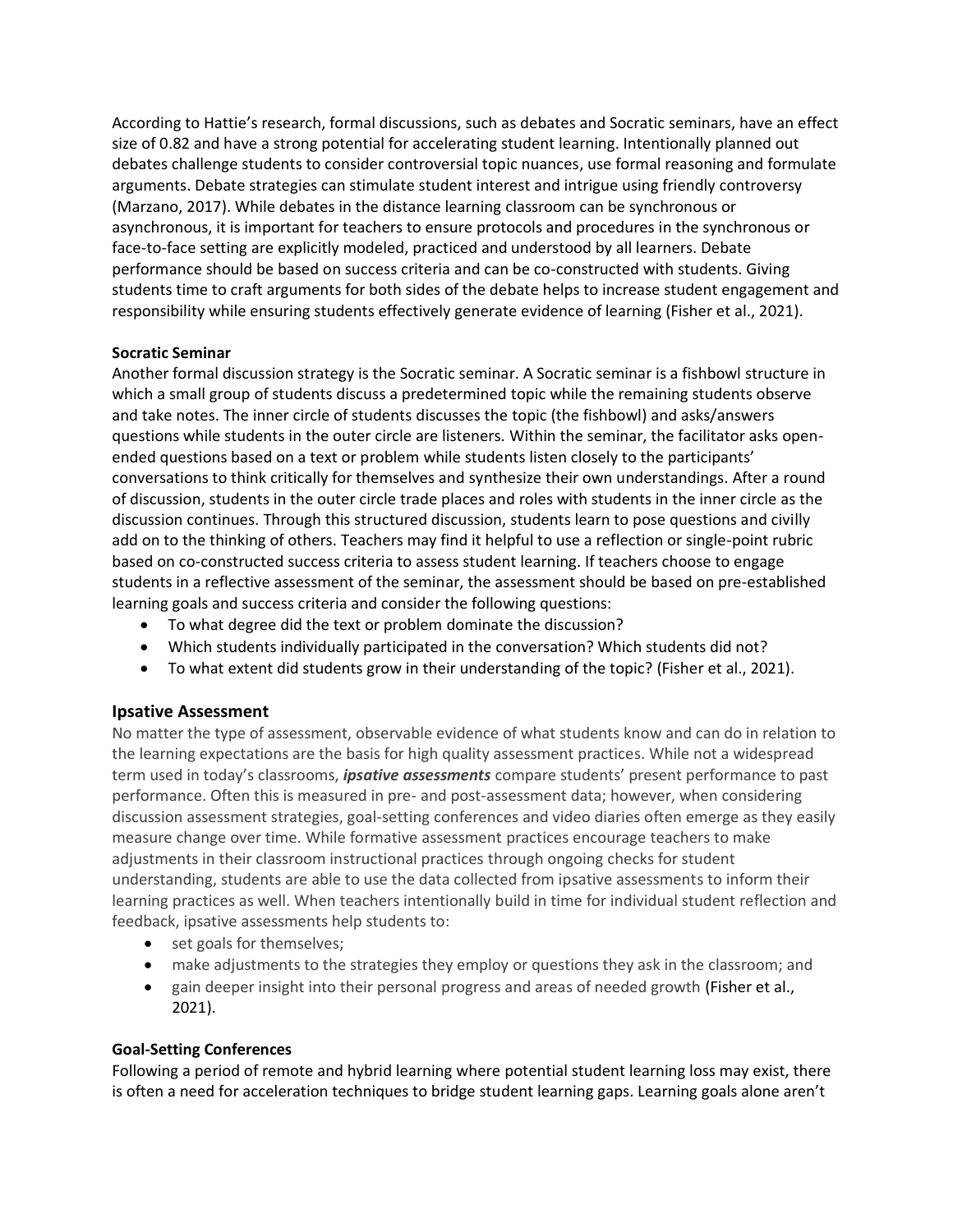enough; there needs to be intentional planning and structured time to go with them. With an effect size of 0.51, clear goal intentions have the potential to accelerate student learning when student motivation and ownership are key considerations. Because clear learning goals are a critical component of effective student-teacher goal setting, conferences can be a beneficial ipsative assessment strategy as teachers and students record the progress being made towards reaching those goals at regular intervals using tools such as tables, graphs and anecdotal notes. When teachers provide clear and specific feedback to students linked to their personal learning goals, students accelerate more quickly toward reaching the intended learning outcomes. Goal-setting conferences are powerful in motivating students to move closer to the intended learning outcomes when the embedded goals:

- Build competence;
- Provide choice and autonomy;
- Align with students' interests; and
- Change the perception of themselves.

Teachers should steer students away from performance goals such as, "*I want to get all 4s on my lab assignments*." and encourage students to establish goals connected to mastery of personal learning goals such as, *"I want to promote deeper thinking with the types of questions I ask my classmates during discussions."* Both content and personal learning goals can be discussed together during goal-setting conferences. Goal-setting conferences provide time for emotional check-ins, build teacher-student relationships and help students set short- and long-term goals to visualize where they are along a learning progression (Fisher et al., 2021 p. 86).

#### **Video Diaries**

Student and teacher capacity for using digital platforms has grown as distance and blended learning platforms have become commonplace in Kentucky schools. Video diaries are one such digital platform students (and teachers) can use to create and revisit throughout the school year. Students are able to watch previous video entries and reflect on changes they see in themselves while noting concepts that remained the same. Teachers are able to use video diaries to capture and observe cognitive growth in student understanding over time. Video diaries help teachers learn about their students as individuals while documenting the misconceptions, progress and understandings of their students. These visual records are invaluable evidence to share at parent-teacher conferences or to celebrate student growth (Fisher et al., 2021). For additional guidance on the formative assessment process in supporting classroom discussion visit the Eliciting Evidence of Student Learning section of the [Model Curriculum](https://education.ky.gov/curriculum/standards/kyacadstand/Documents/Model_Curriculum_Framework.pdf)  [Framework.](https://education.ky.gov/curriculum/standards/kyacadstand/Documents/Model_Curriculum_Framework.pdf)

## **Sources for Discussion Protocols**

Below is a list of possible discussion protocol resources educators may use to help students process their learning and begin to think deeply about content. These protocols may be used to elicit discussion before, during or after instruction. Teachers do not have to use all of the discussion protocols listed below but should choose those that best meet the needs of their students.

- EL Education Classroom Protocols: [https://curriculum.eleducation.org/sites/default/files/curriculumtools\\_classroomprotocols\\_053](https://curriculum.eleducation.org/sites/default/files/curriculumtools_classroomprotocols_053017.pdf) [017.pdf](https://curriculum.eleducation.org/sites/default/files/curriculumtools_classroomprotocols_053017.pdf)
- National School Reform Faculty:<https://nsrfharmony.org/protocols/>
- School Reform Initiative: [https://www.schoolreforminitiative.org](https://www.schoolreforminitiative.org/)
- Teaching and Learning Lab at Harvard Graduate School of Education: [https://www.gse.harvard.edu/sites/default/files/Protocols\\_Handout.pdf](https://www.gse.harvard.edu/sites/default/files/Protocols_Handout.pdf)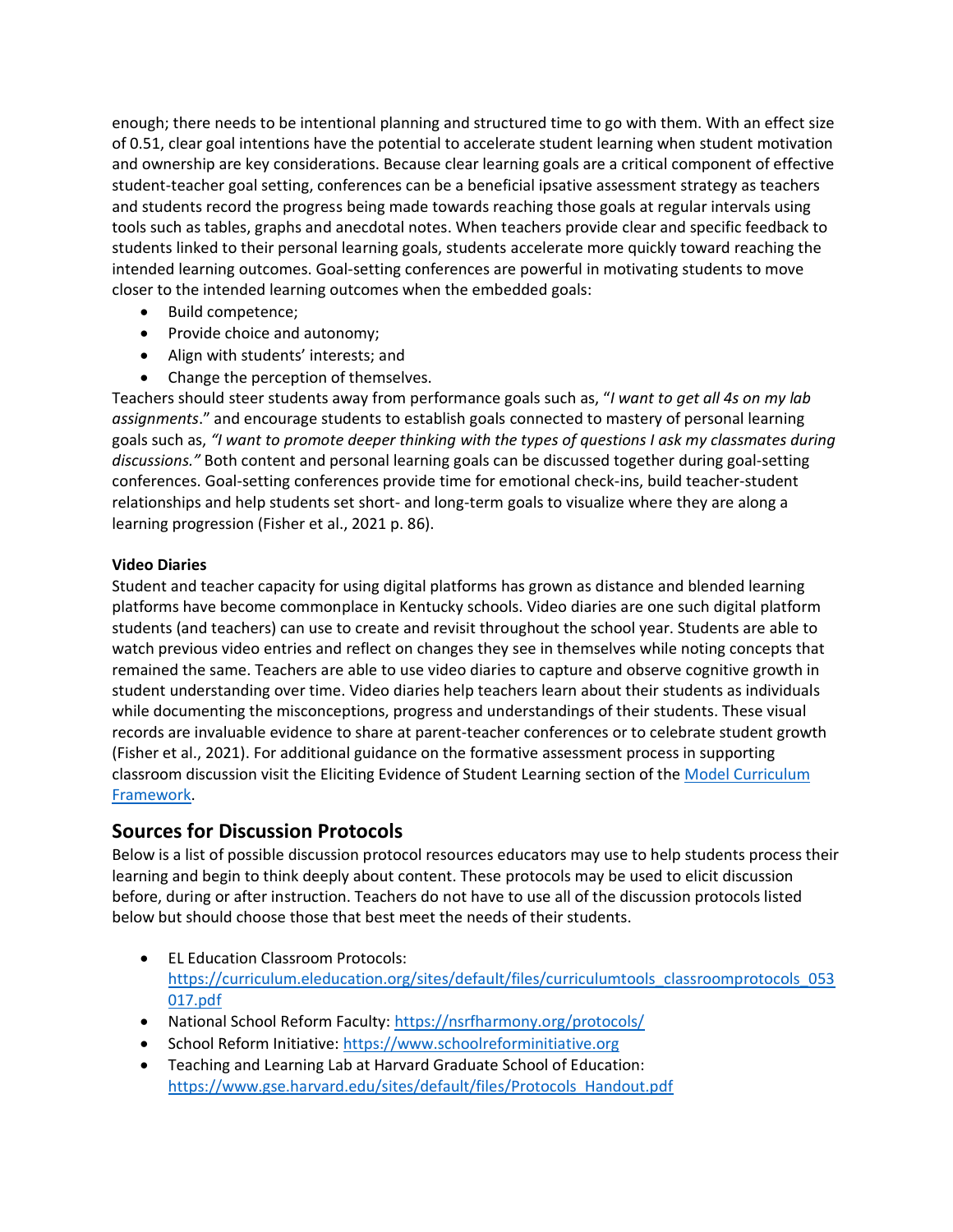• Visible Thinking Routines: [http://www.visiblethinkingpz.org/VisibleThinking\\_html\\_files/03\\_ThinkingRoutines/03c\\_CoreRo](http://www.visiblethinkingpz.org/VisibleThinking_html_files/03_ThinkingRoutines/03c_CoreRoutines.html) [utines.html](http://www.visiblethinkingpz.org/VisibleThinking_html_files/03_ThinkingRoutines/03c_CoreRoutines.html)

#### References

- Ariga, A., & Lleras, A. (2011). Brief and rare mental breaks keep you focused: Deactivation and reactivation of task goals preempt vigilance decrements. *Cognition*, 118(3): 439-443.
- Benson, J. (2021). *Improve every lesson plan with SEL.* Alexandria, VA: ASCD.
- Cifone, M. (2013). Questioning and learning: How do we recognize children's questions? *Curriculum & Teaching Dialogue,* 15: 41-55.

Cunningham, D. (2020). Three moves to elevate student discussion. *Educational Leadership*, 15(16): 1-5.

- Fisher, D., Frey, N., Bustamante, V. & Hattie, J. (2021). *The Assessment Playbook For Distance and Blended Learning: Measuring Student Learning in Any Setting.* Thousand Oaks, CA: Corwin.
- Fisher, D., Frey, N., & Hattie, J. (2020). *The Distance Learning Playbook, Grades K-12:Teaching for Engagement and Impact in Any Setting*. Thousand Oaks, CA: Corwin.
- Fisher, D., Frey, N. & Hattie, J. (2016). *Visible learning for literacy: Implementing the practices that work best to accelerate student learning.* Thousand Oaks, CA: Corwin.
- Frazin, S. & Wischow, K. (2020). *Unlocking the power of classroom talk: Teaching kids to talk with clarity and purpose.* Portsmouth, NH: Heinemann.
- Frey, N. & Fisher, D. (2013). *Rigorous reading: Five access points for comprehending complex texts.* Thousand Oaks, CA: Corwin.
- Hammond, Z. (2015). *Culturally responsive teaching and the brain: Promoting authentic engagement and rigor among culturally and linguistically diverse students.* Thousand Oaks, CA: Corwin.
- Hammond, Z. (2020). The power of protocols for equity. *Educational Leadership*, 77(7): 45-50.
- Herman, J. & Nilson, L. (2018). *Creating engaging discussions: Strategies for "avoiding crickets" in any size classroom and online.* Sterling, VA: Stylus Publishing.
- Hoffer, W. (2020). *Phenomenal teaching: A guide for reflection and growth*. Portsmouth, NH: Heinemann.
- Knight, J. (2013). *High impact instruction: A framework for great teaching.* Thousand Oaks, CA: Corwin Press.

Marzano, R. (2017). *The new art and science of teaching.* Bloomington, IN: Solution Tree Press.